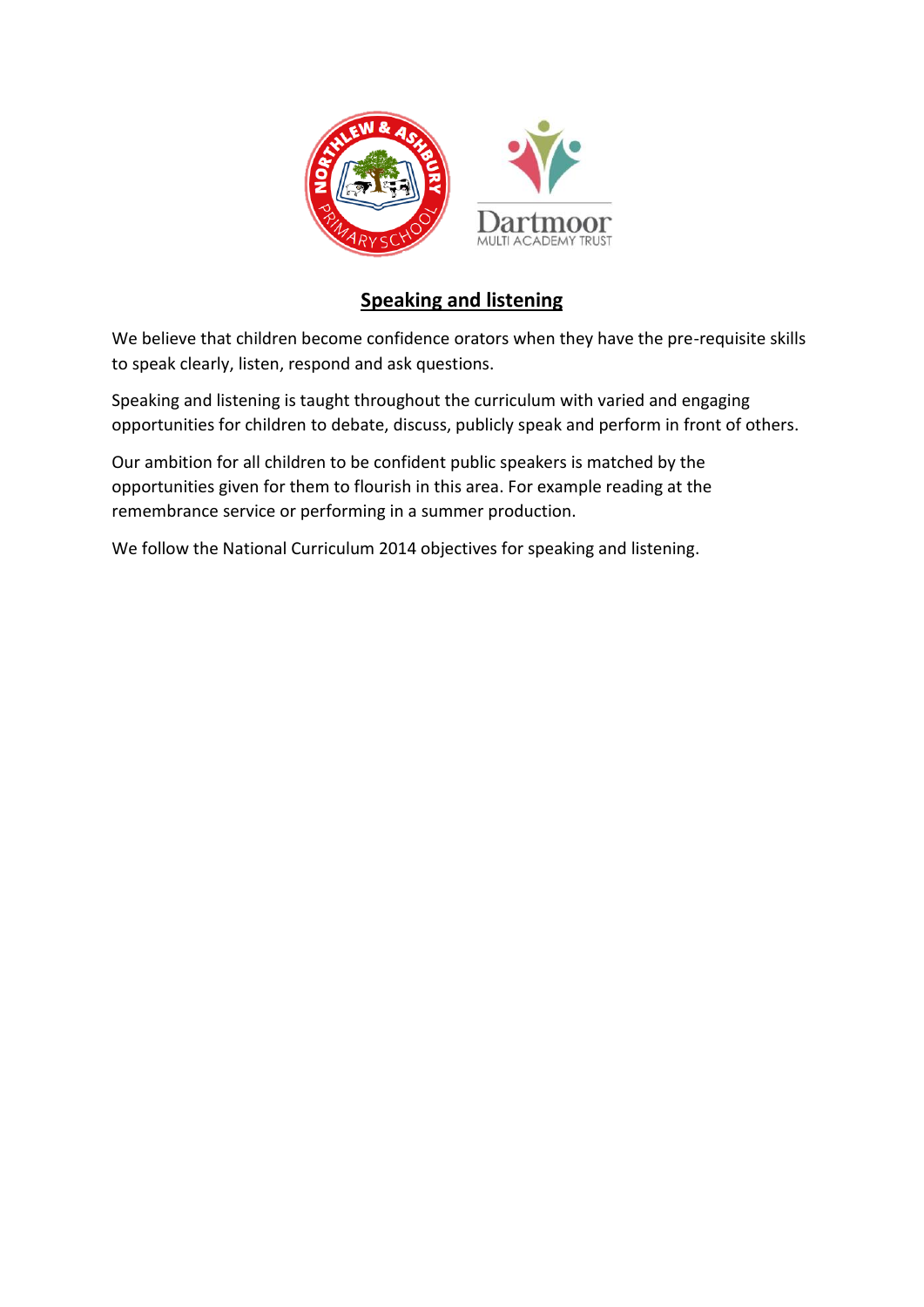## **Speaking and listening progression**

|                                   | Year 1/2                                                                                                                                                                                                                                                                                                                                                                                                                                                                                                                                                                                                                                                                                                                                                                                                                                                                                                                                                                 | Year 3/4                                                                                                                                                                                                                                                                                                                                                                                                                                                                                                                                                                                                                                                                                                                                                                                                                                                                                                                                                                                          | Year 5/6                                                                                                                                                                                                                                                                                                                                                                                                                                                                                                                                                                                                                                                                                                                                                                                                                                                                                                                                                                                                                                                             |
|-----------------------------------|--------------------------------------------------------------------------------------------------------------------------------------------------------------------------------------------------------------------------------------------------------------------------------------------------------------------------------------------------------------------------------------------------------------------------------------------------------------------------------------------------------------------------------------------------------------------------------------------------------------------------------------------------------------------------------------------------------------------------------------------------------------------------------------------------------------------------------------------------------------------------------------------------------------------------------------------------------------------------|---------------------------------------------------------------------------------------------------------------------------------------------------------------------------------------------------------------------------------------------------------------------------------------------------------------------------------------------------------------------------------------------------------------------------------------------------------------------------------------------------------------------------------------------------------------------------------------------------------------------------------------------------------------------------------------------------------------------------------------------------------------------------------------------------------------------------------------------------------------------------------------------------------------------------------------------------------------------------------------------------|----------------------------------------------------------------------------------------------------------------------------------------------------------------------------------------------------------------------------------------------------------------------------------------------------------------------------------------------------------------------------------------------------------------------------------------------------------------------------------------------------------------------------------------------------------------------------------------------------------------------------------------------------------------------------------------------------------------------------------------------------------------------------------------------------------------------------------------------------------------------------------------------------------------------------------------------------------------------------------------------------------------------------------------------------------------------|
| Speaking and Listening<br>English | Listen and respond to the speaker<br>$\bullet$<br>making simple comments and<br>suggestions<br>Make helpful contributions when<br>speaking in turns, in pairs and in<br>small groups<br>Begin to ask questions that link<br>clearly to the topic being discussed<br>Show that the conversation is being<br>followed through the questions that<br>are asked<br>To be encouraged to listen to and<br>use new vocabulary to develop their<br>own vocabularies<br>Given opportunities to use this<br>$\bullet$<br>vocabulary in a variety of meaningful<br>contexts<br>To be encouraged to think of<br>$\bullet$<br>alternatives for simple vocabulary<br>choices<br>Can answer questions clearly in<br>sentences<br>Can give a reason for their answer<br>when asked Are encouraged to<br>explore why they have certain<br>thoughts or opinions<br>Being able to describe their<br>immediate world and environment<br>Can talk about themselves clearly<br>and confidently | Respond to a speaker's main ideas,<br>developing them through comments<br>and suggestions. Build on ideas<br>shared<br>Work in a variety of group situations<br>following appropriate etiquette for<br>group dynamic<br>Generate questions to ask a specific<br>speaker / audience in response to a<br>talk / conversation<br>Ask questions in direct response to<br>some-thing heard / presented<br>To be encouraged to develop their<br>individual vocabulary using words<br>they hear and see in their reading<br>and across curriculum subjects<br>To use new vocabulary within the<br>correct context<br>Can discuss a wider range of topics<br>which are perhaps unfamiliar to own<br>direct experience.<br>Can give answers to questions that<br>are support- ed by justifiable reasons<br>Can support own ideas and opinions<br>with explanation<br>Can develop ideas and feelings<br>through sustained talk<br>Can organise what they want to say<br>so that it is clear to the listener | Show a clear understanding of the<br>$\bullet$<br>main points of a conversation /<br>discussion. Be able to articulate and<br>develop the speaker's ideas in<br>different ways.<br>Refer to others comments when<br>articulating own ideas<br>Participate in collaborative work<br>taking on board the ideas of others<br>and adapting these to meet the<br>needs of the group<br>Spontaneously ask questions which<br>$\bullet$<br>develop the conversation and take<br>ideas or knowledge further<br>Using vocabulary appropriately and<br>for effect<br>Use appropriate terminology linked<br>to other curriculum subjects<br>Can talk about abstract concepts<br>using a rich and varied vocabulary to<br>articulate ideas and emotions<br>Can sustain and argument an follow<br>$\bullet$<br>a train of thought, returning to main<br>ideas throughout the course of the<br>conversation<br>Can present ideas / opinions<br>coherently, sup- ported with reasons<br>Can talk about feelings, thought sand<br>ideas with some detail to make<br>meaning explicit |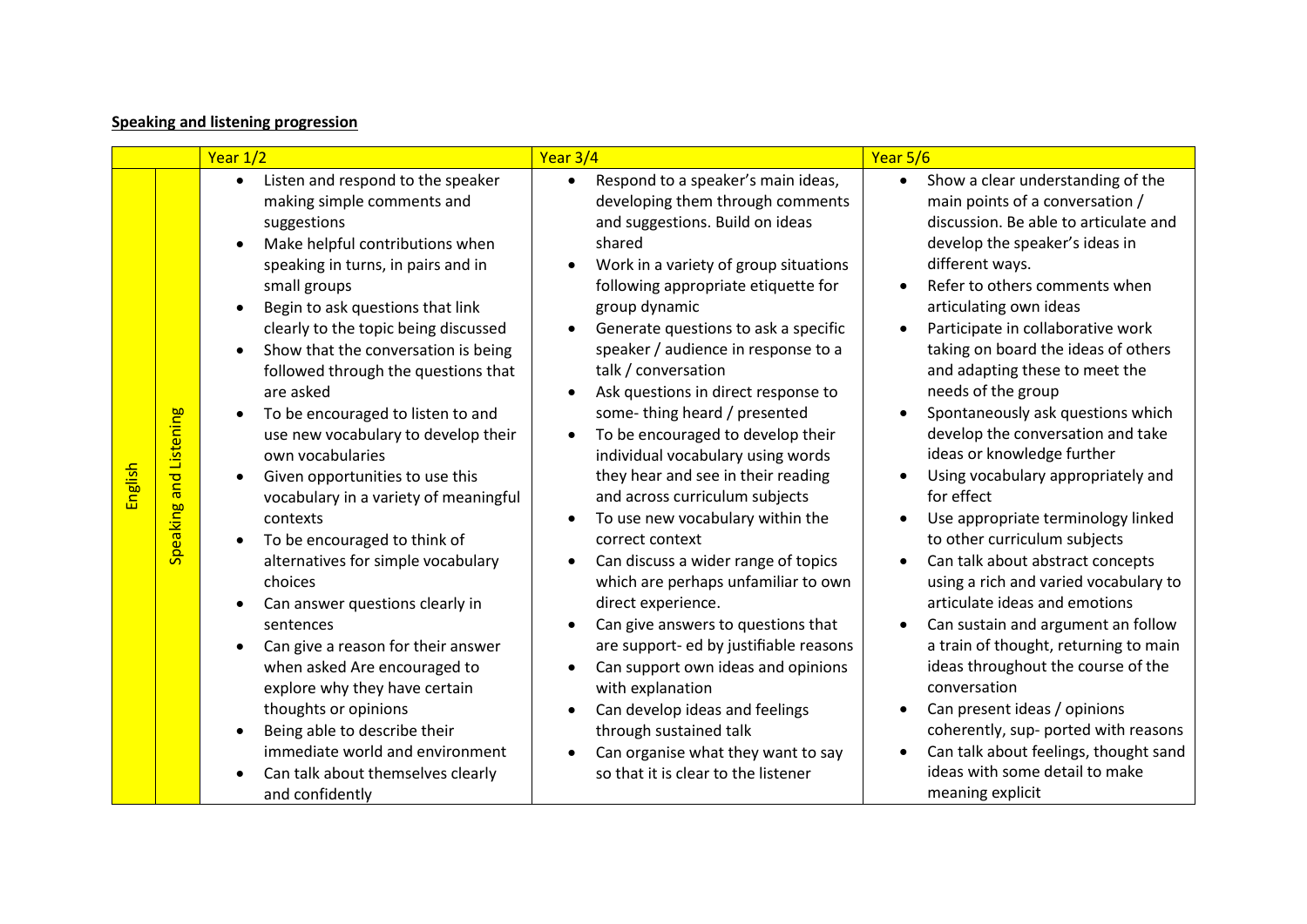| Speaking and Listening Cont. | Can remain focused on a<br>conversation when not directly<br>involved and are able to recall the<br>main points when questioned<br>Begin to offer ideas and suggestions<br>based on what has been heard - for<br>example in response to reading<br>watching an experiment<br>Can speak clearly when talking in<br>class. Speak in grammatically correct<br>sentences<br>Know when it is their turn to speak<br>in a simple presentation / discussion<br>Take part in role play to find out<br>about different characters and<br>situations<br>Take different roles in a drama / role<br>play to explore how others felt about<br>a character's actions<br>Speak clearly so that the listener can<br>hear what is said<br>Organising thoughts into sentences<br>before expressing them<br>Choosing words to add interest or<br>detail<br>Know that different people have<br>different ideas / responses and<br>recognise that these are as valuable<br>as their own<br>Notice how different speakers talk<br>and con-sider why this might be the<br>case |                                      |
|------------------------------|---------------------------------------------------------------------------------------------------------------------------------------------------------------------------------------------------------------------------------------------------------------------------------------------------------------------------------------------------------------------------------------------------------------------------------------------------------------------------------------------------------------------------------------------------------------------------------------------------------------------------------------------------------------------------------------------------------------------------------------------------------------------------------------------------------------------------------------------------------------------------------------------------------------------------------------------------------------------------------------------------------------------------------------------------------|--------------------------------------|
|                              |                                                                                                                                                                                                                                                                                                                                                                                                                                                                                                                                                                                                                                                                                                                                                                                                                                                                                                                                                                                                                                                         | Can retell simple stories / recounts |

English

- Can give descriptions. Recall events / stories / recount experiences with some added detail to engage the listener
- Can show through the contributions made and questions asked that they have followed a conversation
- Develop ideas and expand on these building on what others say
- Adapt these ideas in light of new information
- Can speak to a wider audience e.g. whole school in assembly
- Can adapt speaking style to suit the audience
- Prepare and present information orally
- Participate in discussions by listening to others and building on from what has been said Participate in drama, improvisation and role play activities —showing an understanding of a character by choice of vocabulary to indicate feelings and emotions
- Adapt language, tone and style to suit the purpose of the listener
- Planning talk / presentations carefully to ensure they fulfil the purpose and suit the needs of the listener
- Can present information clearly and in an appropriate form to the listener
- Can plan and present information verbally selecting the appropriate format and style to match the purpose
- Can sustain a longer conversation about a given topic
- Can summarise another person's contribution to a discussion adding their own interpretation / opinion based on what has been heard
- Offer ideas and support these with reasoning. Be prepared to change these as new information comes to light and make reference back to original thoughts providing either further evidence to support ideas or reasons for the change of focus
- Can articulate thoughts clearly when presenting to a range of audiences
- Can adopt a formal / informal tone as appropriate to the situation
- Can present information in a variety of ways to a range of audiences
- Take an active role in discussions taking on specific roles and taking responsibility to ensure that a discussion remains focused
- Perform to wider audiences combining words, gestures and movement